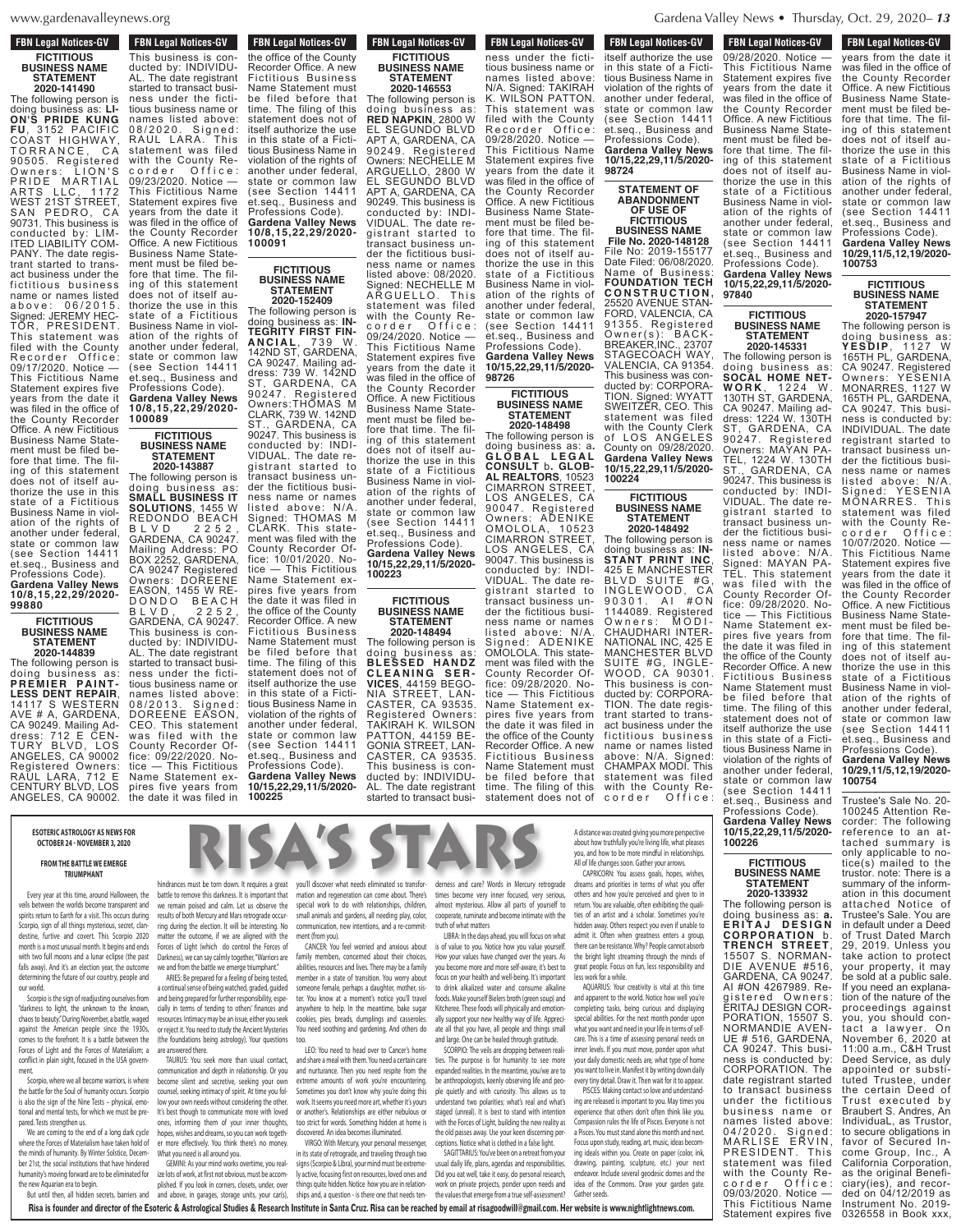**Legal Notices-GV** 

Legal Nutries-GV

#### **Legal Notices-GV** Legal Nutrices-GV Page xxx in Official Re-

cords in the Office of the Recorder of Los Angeles County, California. Will sell at public auction to the highest bidder for cash, or cashier's check, (payable at the time of sale in lawful money of the United States by cash, a cashier's check drawn by a state or national bank, a state or federal credit union, or a state or federal savings and loan association, or savings bank specified in section 5102 of the Financial Code and authorized to business in this state) (Cashier's checks must be directly payable to "C&H Trust Deed Service") Behind the Fountain Located In Civic Center Plaza Located AT 400 Civic Center Plaza, Pomona, California all right, title and interest conveyed to and now held by it under said Deed of Trust in and to the following described real property situated in the aforesaid County and State, to wit: As more fully described in said Deed of Trust The street address or other common designation of the above-described property is purported to be 1944 Marine Avenue Gardena, California 90249 Assessor's Parcel No. 4063-005-023 The undersigned Trustee disclaims any liability for any incorrectness of the street address and/or other common designation, if any, shown hereinabove.. Said sale will be made, but without covenant or warranty, express or implied, regarding title, possession, or encumbrances, to pay the remaining principal sum of the note(s) secured by said Deed of Trust, with interest thereon, as provided in said note(s), advances, if any, under the terms of the Deed of Trust, estimated fees, charges and expenses of the trustee and of the trusts created by said Deed of Trust, to wit: Said property is being sold for the express purpose of paying the obligations secured by said Deed of Trust, including fees and expenses of sale. The total amount of the unpaid principal balance, interest thereon, together with reasonable estimated costs, expenses and advances at the time of the initial publication of the Notice of Trustee's Sale is estimated to be \$99,610.68. The beneficiary under said Deed of Trust heretofore executed and delivered to the undersigned a written Declaration of Default and Demand for Sale, and a written No-<br>tice of Default and of Default and Election to Sell. The undersigned Trustee, or predecessor Trustee, has caused said Notice of Default and Election to Sell to be recorded in the county where the real property is located and months have elapsed

since such recordation.

auction. There are since such recordation. Notice to Potential Bidders: If you are considering bidding on this property lien, you should understand that there are risks involved in bidding at a trustee auction. You will be bidding on a lien, not on the property itself. Placing the highest bid at a trustee auction does not automatically entitle you to free and clear ownership of the property. You should also be aware that the lien being auctioned off may be a junior lien. If you are the highest bidder at the auction, you are or may be responsible for paying off all liens senior to the lien being auctioned off, before you can receive clear title to the property. You are encouraged to investigate the existence, priority, and size of outstanding liens that may exist on this property by contacting the county recorder's office or a title insurance company, either of which may charge you a fee for this information. If you consult either of these resources, you should be aware that the same lender may hold more than one mortgage or deed of trust on the property. NOTICE TO PROPERTY OWNER: The sale date shown on this notice of sale may be postponed one or more times by the mortgagee, beneficiary, trustee, or a court, pursuant to Section 2924g of the California Civil Code. The law requires that information about trustee sale postponements be made available to you and to the public, as a courtesy to those not present at the sale. If you wi sh to learn whether your sale date has been postponed, and, if applicable, the rescheduled time and date for the sale of this property, you may call (949) 860-9155 for information regarding the trustee's sale or visit www.chtrustdeed.com for information regarding the trustee's sale using the file number assigned to this case, which is 20-100245. Information about postponements that are very short in duration or that occur close in time to the scheduled sale may not immediately be reflected in the telephone information or on the Internet Web site. The best way to verify postponement information is to attend the scheduled sale. NOTICE TO TENANT: You may have a right to purchase this property after the trustee auction pursuant to Section 2924m of the California Civil Code. If you are an "eligible tenant buyer," you can purchase the property if you match the last and highest bid placed at the trustee auction. If you are an "eligible bidder," you may be able to purchase the prop-

three steps to exercising this right of purchase. First, 48 hours after the date of the trustee sale, you can call 949-305-8901 for information regarding the trustee's sale] or visit this internet webs i t e www.chtrustdeed.com for information regarding the sale of this property, using the file number assigned to this case 20-100245 to find the date on which the trustee's sale was held, the amount of the last and highest bid, and the address of the trustee. Second, you must send a written notice of intent to place a bid so that the trustee receives it no more than 15 days after the trustee's sale. Third, you must submit a bid so that the trustee receives it no more than 45 days after the trustee's sale. If you think you may qualify as an "eligible tenant buyer" or "eligible bidder," you should consider contacting an attorney or appropriate real estate professional immediately for advice regarding this potential right to purchase. PLEASE TAKE NOTICE THAT if the Trustee is unable to convey title for any reason, the successful bidder's sole and exclusive remedy shall be return of monies paid to the Trustee, and the successful bidder shall have no further recourse. Further, if the foreclosure sale is set aside for any reason, the Purchaser at the sale shall be entitled only to a return of the deposit paid and shall have no further recourse or remedy against the Mortgagor, Mortgagee, or Trustee herein. If you have previously been discharged in bankruptcy, you may have been released of personal liability for this loan in which case this notice is intended to exercise the note holders rights against the real property only. .As required by law, you are notified that a negative credit reporting may be submitted to a credit report agency if you fail to fulfill the terms of your credit obligation.<br>For trustee's sale dates, bid and postponement information, Please Call (949) 860- 9155 OR VISIT www.chtrustdeed.com. For any other inquiries, including litigation or bankruptcy matters, please call (949) 305- 8901 OR FAX (949) 305-8406. C&H Trust Deed Service, As Successor Trustee Dated: October 6, 2020 Coby Halavais Trustee's Sale Officer, (IFS# 2 2 1 6 4 1 0 / 1 5 / 2 0 , 10/22/20, 10/29/20) **Gardena Valley News 1 0 / 1 5 , 2 2 , 2 9 / 2 0 2 0 - 1 0 0 2 0 1** T.S. No.: CDS20- 10347 APN: 6105-013- 024 Property Address: 1527-1529 W. 160th Street, Gardena, CA

90247 NOTICE OF TRUSTEE'S SALE

erty if you exceed the last and highest bid placed at the trustee auction. There are **Legal Notices-GV** 

**Legal Nutries-GV** 

**Legal Notices-GV** Legal Nutices-GV YOU ARE IN DE-WINDER A<br>OF TRUST YOU .<br>FAULT UN<br>FED OF DATED 5/2/2019. UN-LESS YOU TAKE AC-TION TO PROTECT YOUR PROPERTY, IT MAY BE SOLD AT A PUBLIC SALE. IF YOU NEED AN EXPLANA-TION OF THE NATURE OF THE P R O C E E D I N G AGAINST YOU, YOU SHOULD CONTACT A LAWYER. A public auction sale to the highest bidder for cash, cashier's check drawn on a state or national bank, check drawn by a state or federal credit union, or a check drawn by a state or federal savings and loan association, or savings association, or savings bank specified in Section 5102 of the Financial Code and authorized to do business in this state will be held by the duly appointed trustee as shown below, of all right, title, and interest conveyed to and now held by the trustee in the hereinafter described property under and pursuant to a Deed of Trust described below. The sale will be made, but without covenant or warranty, expressed or implied, regarding title, possession, or encumbrances, to pay the remaining principal sum of the note(s) secured by the Deed of Trust, with interest and late charges thereon, as provided in the note(s), advances, under the terms of the Deed of Trust, interest thereon, fees, charges and expenses of Trustee for the total amount (at the time of the initial publication of the Notice of Sale) reasonably estimated to be set forth below. The amount may be greater on the day of sale. Trustor: Vision Adelante, a California Corporation Duly Appointed Trustee: Commercial Default Services, LLC. Recorded 5/13/2019 as Instrument No. 20190435106 of Official Records in the office of the Recorder of Los Angeles County, California, Date of Sale: 11/12/2020 at 10:00 AM Place of Sale: Behind the fountain located in Civic Center Plaza, 400 Civic Center Plaza, Pomona, CA 91766 The total amount of the unpaid balance of the obligation secured by the property to be sold and reasonably estimated costs, expenses, advances at the time of the initial publication of the notice is: \$655,779.22 Street Address or other common designation of real property: 1527-1529 W. 160th Street Gardena, CA 90247 A.P.N.: 6105-013-024 The undersigned Trustee disclaims any liabil-<br>ity for any incorrectity for any incorrect- ness of the street address or other common designation, if any, shown above. If no street address or other common designation is shown, direc-

**Legal Notices-GV** Legal Nutries-div tions to the location of the property may be obtained by sending a written request to the beneficiary within 10 days of the date of first publication of this Notice of Sale. NOTICE TO POTENTIAL BID-DERS: If you are considering bidding on this property lien, you should understand that there are risks involved in bidding at a trustee auction. You will be bidding on a lien, not on the property itself. Placing the highest bid at a trustee auction does not automatically entitle you to free and clear ownership of the property. You should also be aware that the lien being auctioned off may be a junior lien. If you are the highest bidder at the auction, you are or may be responsible for paying off all liens senior to the lien being auctioned off, before you can receive clear title to the property. You are encouraged to investigate the existence, priority, and size of outstanding liens that may exist on this property by contacting the county recorder's office or a title insurance company, either of which may charge you a fee for this information. If you consult either of these resources, you should be aware that the same lender may hold more than one mortgage or deed of trust on the property. NOTICE TO PROPERTY OWNER: The sale date shown on this notice of sale may be postponed one or more times by the mortgagee, beneficiary, trustee, or a court, pursuant to Section 2924g of the California Civil Code. The law requires that information about trustee sale postponements be made available to you and to the public, as a courtesy to those not present at the sale. If you wish to learn whether your sale date has been postponed, and, if applicable, the rescheduled time and date for the sale of this property, you may call (916) 939-0772 or visit this Internet Web site www.nationwideposting.com, using the file<br>number assigned to<br>this case CDS20-<br>10330. Information about postponements that are very short in duration or that occur close in time to the scheduled sale may not immediately be reflected in the telephone information or on the Internet Web site. The best way to verify postponement information is to attend the scheduled sale. Date: 10/9/2020 Commercial Default Services, LLC. 4665 MacArthur Court, Suite 200 Newport Beach, California 92660 Sale Line: (916) 939-0772 Cheryl L Mondragon, Assistant Secretary N P P 0 3 7 1 7 3 8 T o : GARDENA VALLEY NEWS 10/15/2020, 1 0 / 2 2 / 2 0 2 0 , 1 0 / 2 9 / 2 0 2 0 **Gardena Valley News**

qualification. c. Full be granted to administer under the Independent Adminis-**Gardena Valley News 1 0 / 1 5 , 2 2 , 2 9 / 2 0 2 0 - 1 0 0 2 3 7**

### **ORDER TO SHOW CAUSE FOR CHANGE OF NAME CASE NO.**

**20TRCP00216** TO ALL INTERESTED PERSONS: Petitioner: BENNETH I. OKORIE and WINIFRED C.O EZENWA filed a petition with this court for a decree changing names as follows: a) C H U K W U E B U K A CHARLES CHIMEZIE to CHUKWUEBUKA CHARLES OKORIE b) KENENNA VICTOR CHIMEZIE to KEN-ENNA VICTOR OKOR-IE c) UCHECHUKWU KEVIN CHIMEZIE to UCHECHUKWU KEV-IN OKORIE d) TO-BECHUKWU HENRY CHIMEZIE to TO-BECHUKWU HENRY **OKORIE** 

ORONIE.<br>THE COURT OR-DERS that all persons interested in this matter shall appear before this court at the hearing indicated below to show cause, if any, why the petition for change of name should not be granted. Any person objecting to the name changes described above must file a written objection that includes the reasons for the objection at least two court days before the matter is scheduled to be heard and must appear at the hearing to show cause why the petition should not be granted. If no written objection is timely filed, the court may grant the petition without a hearing. **NOTICE OF HEARING**

**11/20/2020 8:30 a.m., Dept. M Superior Court of California County of Los Angeles**

**825 Maple Avenue Torrance, CA 90503**

A copy of this Order to Show Cause shall be published at least once each week for four successive weeks prior to the date set for hearing on the petition in the following newspaper of general circulation, printed in this county: Gardena Valley News DATE: SEP 30, 2020 DEIRDRE HILL Judge of the Superior Court **Gardena Valley News 10/8,15,22,29/2020- 100096**

**ESTATE OF PERRY HIROSHI UCHIDA CASE NUMBER: 20STPB03477**

**Honorable Deborah L. Christian, Judge HEARING DATE AND TIME: OCTOBER 28, 2020 at 8:30 AM PROBATE DIVISION**

**STANLEY MOSK DEPT 44 111 N. HILL STREET LOS ANGELES, CA 90012 PETITION FOR PRO-**

**BATE** Publication will be in: Publication to be arranged.

2. Petitioner: RYAN UCHIDA requests that b. RYAN UCHIDA be appointed (1) executor and Letters Issue upon

denavalleynews.org www.gardenavalleynews.org b. Ryan uchida berang berang berang berang berang berang berang berang berang berang berang berang berang bera<br>Berang berang berang berang berang berang berang berang berang berang berang berang berang berang berang beran

tration of Estates Act. d. (1) Bond not be required for the reasons stated in item 3e. 3. a. Decedent died on: 10/10/2019 at: Kaiser Foundation Hospital-

(1) a resident of county named above. c. Street address, city, and county of decedent's residence at time of death: 812 West 115h Street, Gardena, County of Los Angeles. d. Character and estimated value of the property of the estate (1) personal property:

(2) Annual gross in-

(3) Subtotal: \$3,111 (4) Gross fair market value of real property:

(5) (Less) Encumbrances: (\$95,928.53) (6) Net value of real property: \$376,388.47 (7) Total: \$379,499.47 e. (3) All heirs at law are adults and have waived bond. f. (1) Decedent died in-

**Gardena Valley News 1 0 / 1 5 , 2 2 , 2 9 / 2 0 2 0 -**

Trustee Sale No. 154408 Title No. 95524052 NOTICE OF TRUSTEE'S SALE NOTE: THERE IS A SUMMARY OF THE INFORMATION IN THIS DOCUMENT AT-TACHED YOU ARE IN DEFAULT UNDER A DEED OF TRUST, DATED 10/23/2006. UNLESS YOU TAKE ACTION TO PRO-TECT YOUR PROP-ERTY, IT MAY BE SOLD AT A PUBLIC SALE. IF YOU NEED AN EXPLANATION OF THE NATURE OF THE P R O C E E D I N G AGAINST YOU, YOU SHOULD CONTACT A L A W Y E R . O n 11/13/2020 at 11:00 AM, The Mortgage Law Firm, PLC, as duly appointed Trustee under and pursuant to Deed of Trust recorded 10/27/2006, as Instrument No. 06 2386020, in book xx, page xx, of Official Records in the office of the County Recorder of Los Angeles County, State of California, executed by Louie Morales and Angela D. Morales, Husband and Wife as Community Property with Right of Survivorship, WILL SELL AT PUBLIC AUCTION TO HIGHEST BIDDER F O R C A S H , C A S H I E R ' S CHECK/CASH EQUI-VALENT or other form of payment authorized by 2924h(b), (payable at time of sale in lawful money of the United States), By the fountain located at 400 Civic Center Plaza, Pomona, CA 91766. All right, title and interest conveyed to and now held by it under said Deed of Trust in the property situated in said County and State,<br>

South Bay

\$3,111

 $$0$ 

come from (a) real property: \$0 (b) personal property:

\$475,267

testate

**1 0 0 2 4 7**

**Legal Notices-GV Legal Nutries-GV** described as: FULLY **Legal Notices-GV** Legal Nutles-GV

DESCRIBED IN THE

ABOVE DEED OF TRUST. APN 6109- 020-001 The street address and other common designation, if any, of the real property described above is purported to be: 1100 West 187th Place, Gardena, CA 90248 The undersigned Trustee disclaims any liability for any incorrectness of the street address and other common designation, if any, shown herein. Said sale will be made, but without covenant or warranty, expressed or implied, regarding title, possession, or encumbrances, to pay the remaining principal sum of the note(s) secured by said Deed of Trust, with interest thereon. as provided in said note(s), advances, if any, under the terms of said Deed of Trust fees, charges and expenses of the Trustee and of the trusts created by said Deed of Trust. The total amount of the unpaid balance of the obligation secured by the property to be sold and reasonable estimated costs, expenses and advances at the time of the initial publication of the Notice of Sale is: \$336,466.15 If the Trustee is unable to convey title for any reason, the successful bidder's sole and exclusive remedy shall be the return of monies paid to the Trustee, and the successful bidder shall have no further recourse. The beneficiary under said Deed of Trust heretofore executed and delivered to the undersigned a written Declaration of Default and Demand for Sale, and written Notice of Default and Election to Sell. The undersigned caused a Notice of Default and Election to Sell to be recorded in the county where the real property is located. Dated: 10/19/2020 THE MORTGAGE LAW FIRM, PLC Adriana Durham/Authorized Signature 27455 TIERRA ALTA WAY, STE. B, TEMECULA, CA 92590 (619) 465- 8200 FOR TRUSTEE'S SALE INFORMATION PLEASE CALL 714- 730-2727 The Mortgage Law Firm, PLC. may be attempting to collect a debt. Any information obtained may be used for that purpose. NOTICE TO PO-TENTIAL BIDDERS: If you are considering bidding on this property lien, you should understand that there are risks involved in bidding at <sup>a</sup> trustee auction. You will be bidding on a lien, not on the property itself. Placing the highest bid at a trustee auction does not automatically entitle you to free and clear ownership of the property. You should also be aware that the lien being auctioned off may be a junior lien. If you are the highest bidder at the auction, you are or may be respons-